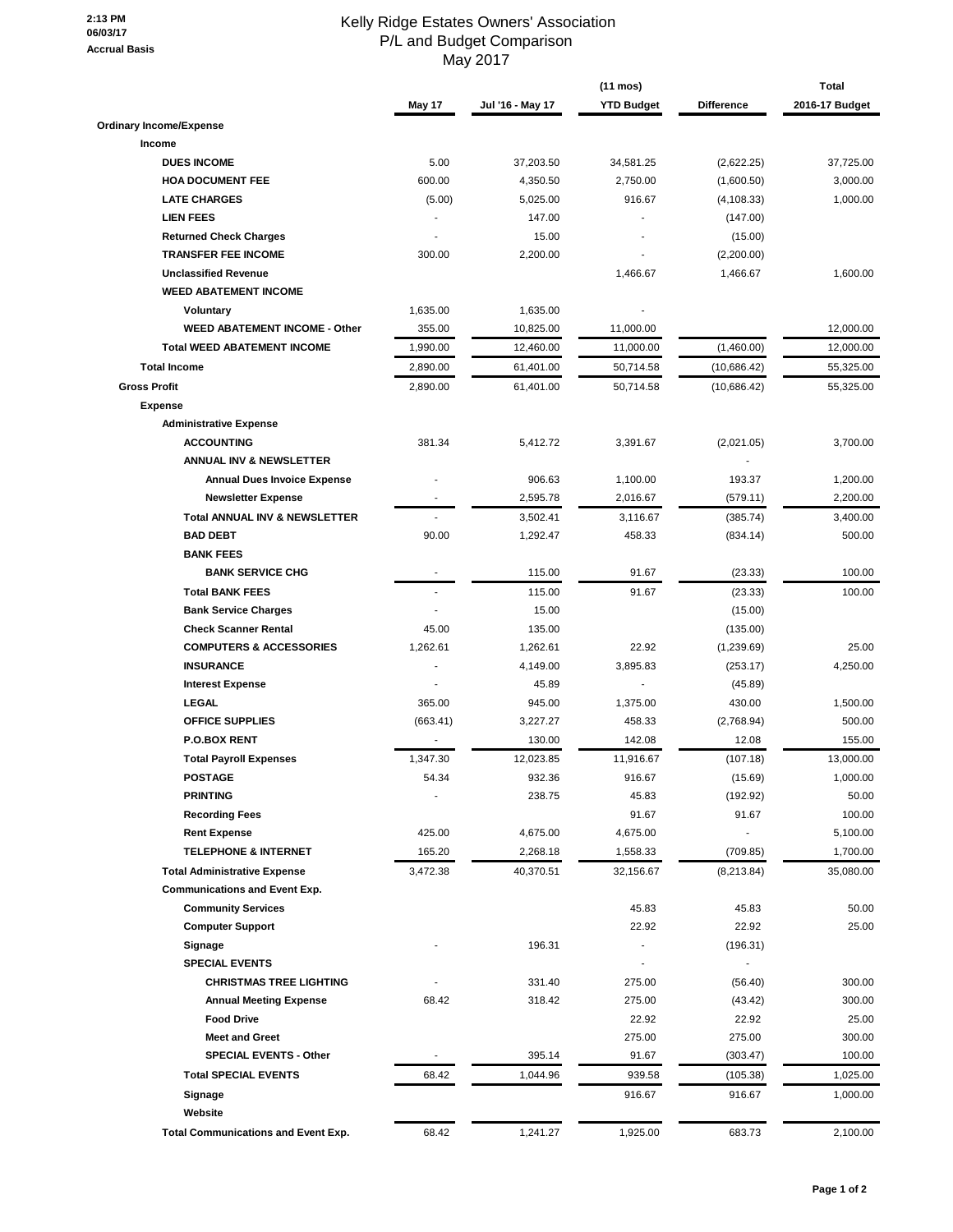#### Kelly Ridge Estates Owners' Association P/L and Budget Comparison May 2017

|                                        | $(11 \text{ mos})$ |                  |                   |                   | <b>Total</b>   |
|----------------------------------------|--------------------|------------------|-------------------|-------------------|----------------|
|                                        | May 17             | Jul '16 - May 17 | <b>YTD Budget</b> | <b>Difference</b> | 2016-17 Budget |
| <b>Executive Expenses</b>              |                    |                  |                   |                   |                |
| <b>APRIL BALLOT MAILING</b>            |                    | 2,849.32         | 916.67            | (1,932.65)        | 1,000.00       |
| <b>CLEANUP PROJECT FALL</b>            |                    | 1,371.28         | 275.00            | (1,096.28)        | 300.00         |
| <b>CLEANUP PROJECT SPRING</b>          | 118.96             | 2,053.97         | 275.00            | (1,778.97)        | 300.00         |
| <b>WEED ABATEMENT EXPENSE</b>          | 1,332.64           | 1,332.64         | 11,000.00         | 9,667.36          | 12,000.00      |
| <b>Nuisance and Abatement Services</b> |                    |                  | 9,166.67          | 9,166.67          | 10,000.00      |
| <b>DIRECTOR MEETING EXPENSE</b>        |                    |                  | 22.92             | 22.92             | 25.00          |
| <b>Security Patrol</b>                 |                    |                  | 12,100.00         | 12,100.00         | 13,200.00      |
| <b>Total Executive Expenses</b>        | 1,451.60           | 7,607.21         | 33,756.25         | 26,149.04         | 36,825.00      |
| Tax & Misc. Expenses                   |                    |                  |                   |                   |                |
| <b>TAXES</b>                           |                    |                  |                   |                   |                |
| <b>Federal Income Tax</b>              |                    | 1,285.35         | 458.33            | (827.02)          | 500.00         |
| <b>State Income Tax</b>                |                    | 1,056.00         | 458.33            | (597.67)          | 500.00         |
| <b>Tax Penalites for Late Filing</b>   |                    | 544.12           |                   | (544.12)          |                |
| <b>Tax Preparation Service</b>         |                    | 1,603.36         |                   | (1,603.36)        |                |
| <b>TAXES - Other</b>                   |                    | 35.00            |                   | (35.00)           |                |
| <b>Total TAXES</b>                     |                    | 4,523.83         | 916.67            | (3,607.16)        | 1,000.00       |
| <b>UNCLASSIFED EXPENSES</b>            |                    | 0.00             | 0.00              |                   |                |
| <b>Total Tax &amp; Misc. Expenses</b>  |                    | 4,523.83         | 916.67            | (3,607.16)        | 1,000.00       |
| <b>Total Expense</b>                   | 4,992.40           | 53,742.82        | 68,754.58         | 15,011.76         | 75,005.00      |
| <b>Net Ordinary Income</b>             | (2, 102.40)        | 7,658.18         | (18,040.00)       | (25,698.18)       | (19,680.00)    |
| <b>Other Income/Expense</b>            |                    |                  |                   |                   |                |
| <b>Other Income</b>                    |                    |                  |                   |                   |                |
| <b>INTEREST INCOME</b>                 | (4.47)             | 73.88            | 68.75             | (5.13)            | 75.00          |
| <b>Total Other Income</b>              | (4.47)             | 73.88            | 68.75             | (5.13)            | 75.00          |
| <b>Other Expense</b>                   |                    |                  |                   |                   |                |
| <b>Total Other Expense</b>             |                    | 0.00             | 0.00              |                   |                |
| <b>Net Other Income</b>                | (4.47)             | 73.88            | 68.75             | (5.13)            | 75.00          |
| Net Income                             | (2, 106.87)        | 7,732.06         | (17, 971.25)      | (25,703.31)       | (19,605.00)    |

**Draft**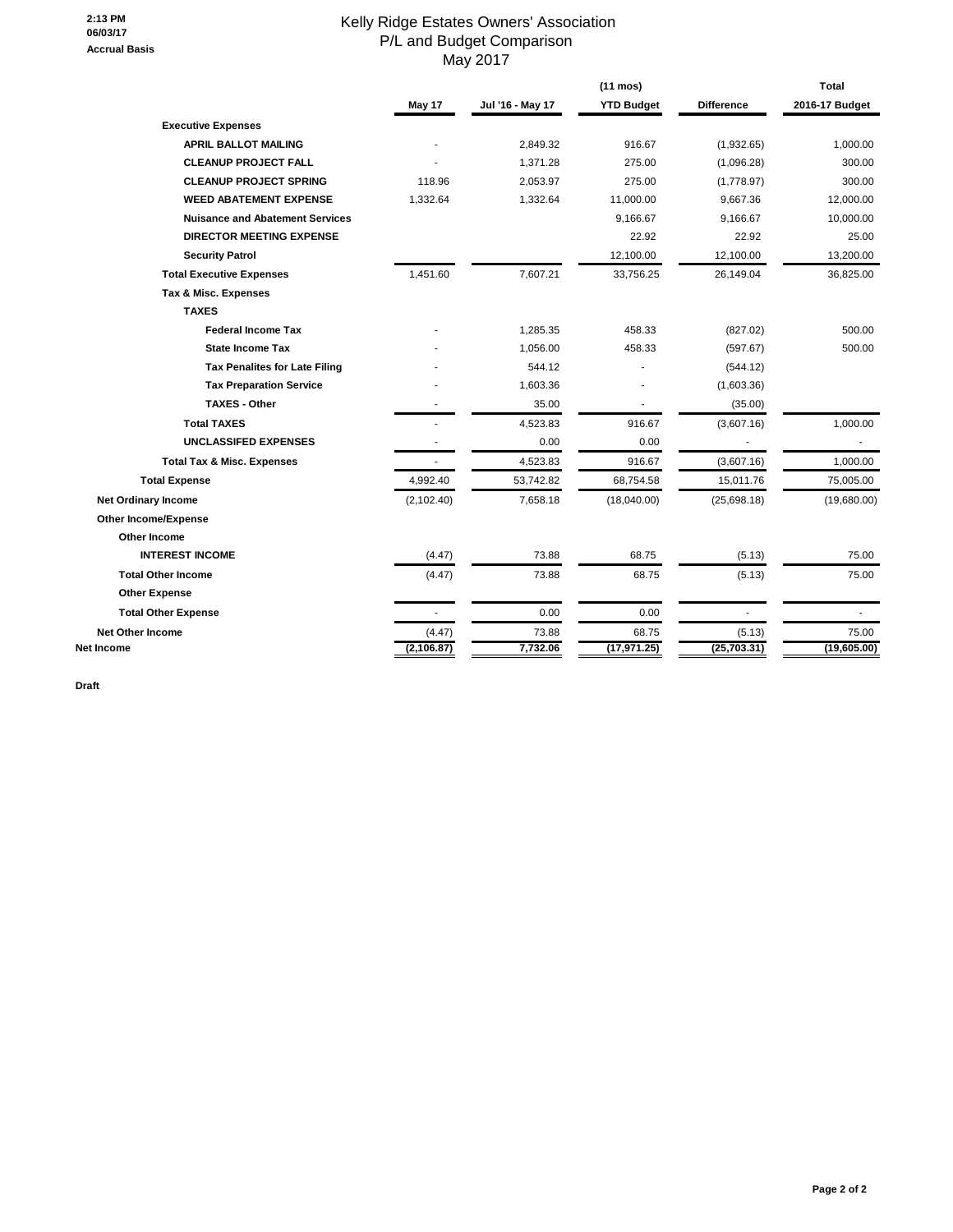#### **6:23 PM 06/03/17 Accrual Basis**

# **Kelly Ridge Estates Owners' Association Balance Sheet**

 **As of May 31, 2017**

|                                        | May 31, 17 | Apr 30, 17 | \$ Change   | % Change  |
|----------------------------------------|------------|------------|-------------|-----------|
| <b>ASSETS</b>                          |            |            |             |           |
| <b>Current Assets</b>                  |            |            |             |           |
| <b>Checking/Savings</b>                |            |            |             |           |
| <b>BANK OF WEST CHECKING 128003688</b> | 25,059.81  | 25,822.34  | (762.53)    | $-2.95%$  |
| BoW Money Market Sav. *8113            | 75,154.54  | 75,154.54  |             | 0.0%      |
| <b>Total Checking/Savings</b>          | 100,214.35 | 100,976.88 | (762.53)    | $-0.76%$  |
| <b>Accounts Receivable</b>             |            |            |             |           |
| <b>ACCOUNTS RECEIVABLE</b>             |            |            |             |           |
| <b>ACCOUNTS RECEIVABLE DUES</b>        | 4,849.00   | 5,454.00   | (605.00)    | $-11.09%$ |
| <b>ACCOUNTS RECEIVABLE WEED CUTTIN</b> | 1,250.00   | 1,530.00   | (280.00)    | $-18.3%$  |
| <b>LIENS RECEIVABLE</b>                | 10,374.00  | 10,374.00  |             | 0.0%      |
| <b>ACCOUNTS RECEIVABLE - Other</b>     | 220.00     | 245.00     | (25.00)     | $-10.2%$  |
| <b>Total ACCOUNTS RECEIVABLE</b>       | 16,693.00  | 17,603.00  | (910.00)    | $-5.17%$  |
| <b>Total Accounts Receivable</b>       | 16,693.00  | 17,603.00  | (910.00)    | $-5.17%$  |
| <b>Other Current Assets</b>            |            |            |             |           |
| <b>Prepaid Postage</b>                 | 73.06      | 127.40     | (54.34)     | $-42.65%$ |
| <b>UNDEPOSITED FUNDS</b>               | 0.00       | 380.00     | (380.00)    | $-100.0%$ |
| <b>Total Other Current Assets</b>      | 73.06      | 507.40     | (434.34)    | $-85.6%$  |
| <b>Total Current Assets</b>            | 116,980.41 | 119,087.28 | (2, 106.87) | $-1.77%$  |
| <b>Fixed Assets</b>                    |            |            |             |           |
| Furniture, fixtures, & equip           | 708.23     | 708.23     |             | 0.0%      |
| <b>Total Fixed Assets</b>              | 708.23     | 708.23     |             | 0.0%      |
| <b>TOTAL ASSETS</b>                    | 117,688.64 | 119,795.51 | (2, 106.87) | $-1.76%$  |
| <b>LIABILITIES &amp; EQUITY</b>        |            |            |             |           |
| <b>Equity</b>                          |            |            |             |           |
| <b>Unrestricted Net Assets</b>         | 109,956.58 | 109,956.58 |             | $0.0\%$   |
| <b>Net Income</b>                      | 7,732.06   | 9,838.93   | (2, 106.87) | $-21.41%$ |
| <b>Total Equity</b>                    | 117,688.64 | 119,795.51 | (2, 106.87) | $-1.76%$  |
| TOTAL LIABILITIES & EQUITY             | 117,688.64 | 119,795.51 | (2, 106.87) | $-1.76%$  |

**Draft**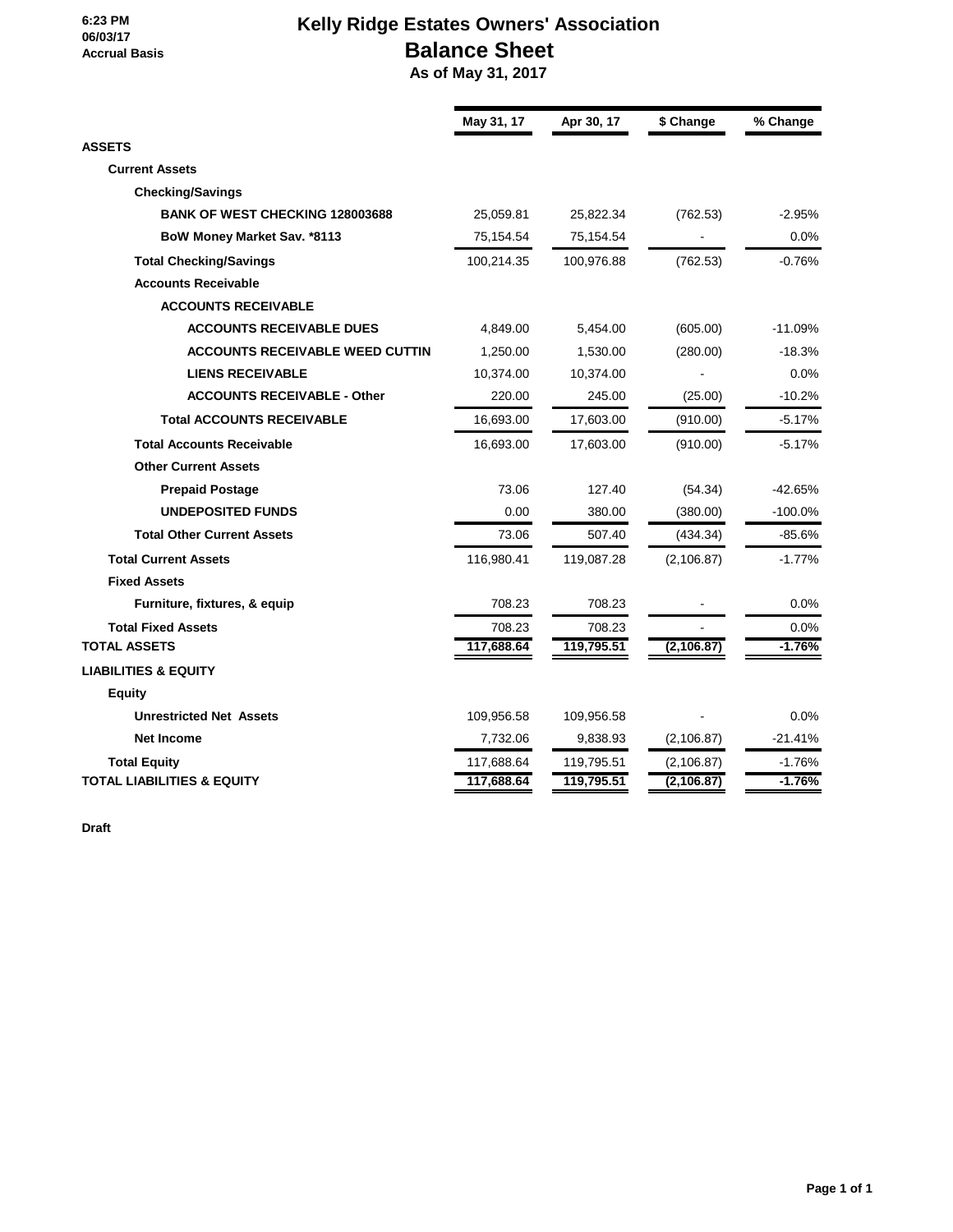# Financial Commentary for the month ending 05/31/17

The Balance Sheet and Income Statements are financial snapshots of an entity as of a specific date. For membership reporting, we use the accrual basis of accounting and for tax purposes we use the cash basis of accounting. The cash basis year to date net income as of May 31, 2017 was \$31.53. The accrual basis year to date net income was \$7,732.06.

## **Balance Sheet:**

- Cash on hand is the most important item of any entity. KREOA's decreased from the previous month by only \$762.53 or .76%. The association took in \$4,616.50 in deposits which came from dues, weed cutting, HOA document fees, transfer fees and tax refunds. The deposits were offset by outlays of cash from our outside accounting firm \$381.34, rent \$425, admin salaries \$1,347.30, legal \$365.00, weed abatement notification mailing \$567.64, payment to our weed abatement vendor \$765.00 as well as other operating expenses. The total cash available for our HOA is \$100,214.34.
- Total A/R for the month decreased by \$910.00 or 5.17%. This is due to members remitting payments. Although this is progress from the November ending balance of \$27,581.97 (a decrease of \$10,888.97 since then) the outstanding A/R balances are still too high. Efforts will continue to bring this balance down and hopefully members will come forward to pay off their balances. Write off of Bad Debt totaled \$90.00 this month which also contributed to the decline.
- Prepaid Postage decreased on undeliverable mail \$54.34 or 42.65%. Un-deposited Funds decreased \$380.00 or 100% which are deposits or adjustments to current or previous year balances that haven't yet been applied to A/R invoices.
- Liabilities No outstanding balances.
- Equity had a year to date net income change of \$2,106.87 or 21.41% decline. This is due to our expenses for the month were greater than the income we took in.

## **Income Statement: Actual Costs versus Budget**

• I have changed the way in which past analysis was done on the Actual Cost versus Budget P & L. Instead of a 11 month actual cost versus a 12-month budget, I am doing a 11 month actual cost versus a 11 month budget in order to get an "apples to apples" analysis for people to see.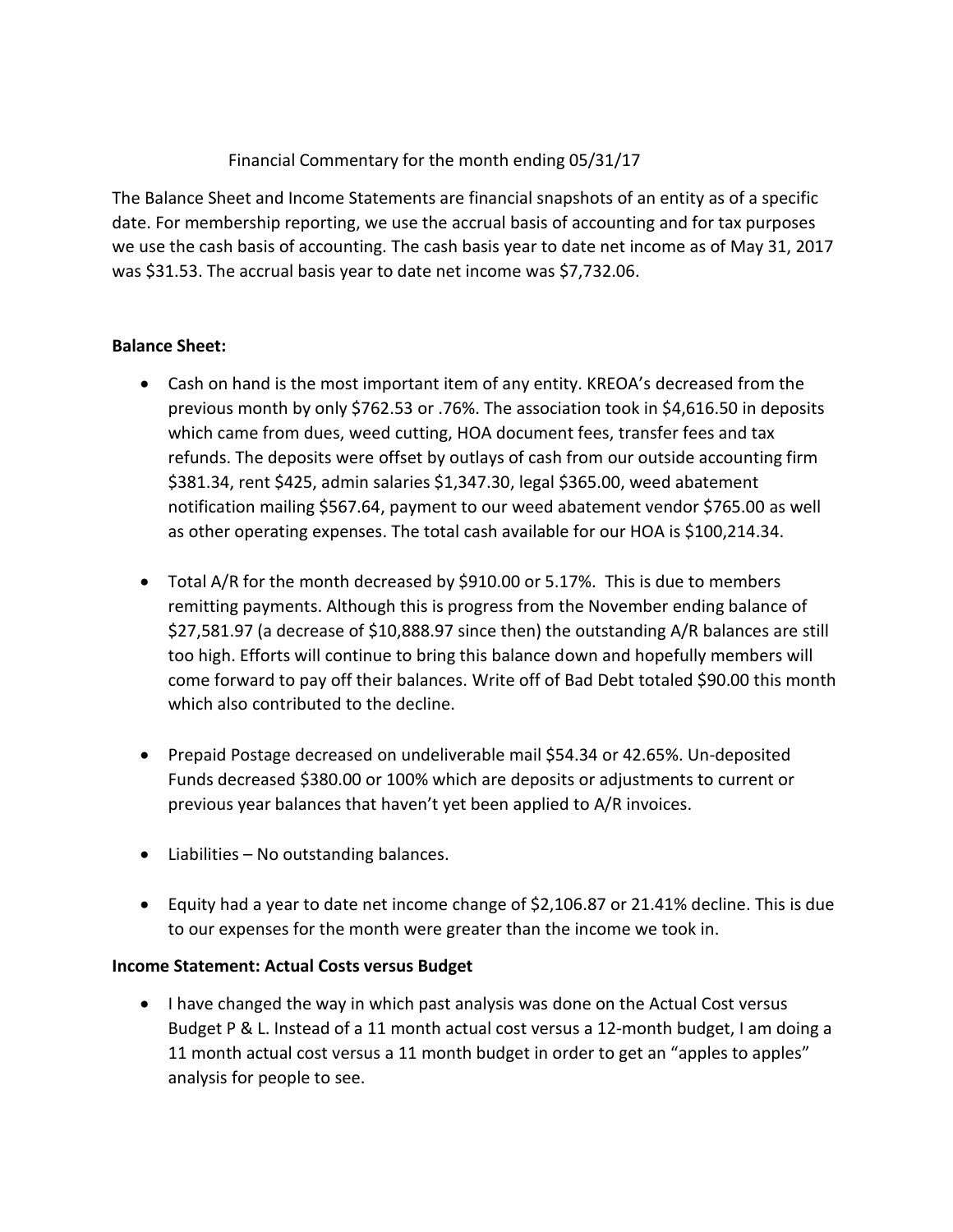- The year to date revenue through 11 months has surpassed the total 11 month budgeted amount by \$10,686.42 and has surpassed the 12 month budgeted amount by \$6,076.00. This is primarily due to Weed Abatement Revenue from the 2015/2016 fiscal year being recorded incorrectly into the 2016/2017 fiscal year as well as a combination of budget miscalculations in other revenue accounts which are difficult to gauge. It is important to note that the voluntary weed abatement work should be a priority in getting completed in the same fiscal year as when the voluntary weed abatement revenue is received to avoid possibly paying taxes. I have also changed the format of the income statement this month. The first reason is to reduce the amount of manual work that was done in the past to squeeze all the data on to one page. What is viewed this month is exactly as it comes out of our Quick Books software so it is longer and now covers two pages. The second and more important reason, is to put the expenses into categories that I believe will help the reader better understand our financial position. For example, if you look at our year to date Dues Income \$37,203.50 (which is a fixed amount each year) and our total Administration Expenses \$40,370.51, the reader can immediately determine that our dues this year were insufficient to cover our basic expenses. However, some expenses incurred this year, which were for updating and increasing security at the office will not re-occur in the 2017/2018 fiscal year and removing those costs will decrease but not eliminate the dues/admin expense shortfall. If there is a decrease in our other revenue sources which are very volatile in nature, our losses could be substantial.
- For the current month, a member's dues were collected (\$5.00). HOA Document Fees and Transfer Fee income came in at \$600.00 and \$300.00 respectively continuing to make their 11 month totals higher than their budgeted amounts. It also represents 12 properties changed hands in the month of May. Weed Abatement came in at \$1,990.00 for the month putting the 11 month actual amount just slightly higher than the 11 month budget by \$1,460.00. Weed Abatement monies are expected to significantly increase in June pushing the difference with the budgeted amount higher due to the previously mentioned billing error.
- Accounting expense was \$381.34 this month making the actual 11 month amount higher than the budgeted amount. This is due to the increased workload for the outside accountant to record cash payments and make considerable corrections that were neglected in the past.
- Check Scanner is \$45 per month for the scanner used in the office. This year there was no budget for this but it has made a tremendous impact on recording checks accurately.
- Legal \$365.00 which was for legal consultation on various association issues.
- Bad Debt \$90.00 These are receivables that have been written off due to the owners selling their primary residences and we failed to collect on past due amounts when the CCR and Bylaws were requested by an escrow company.